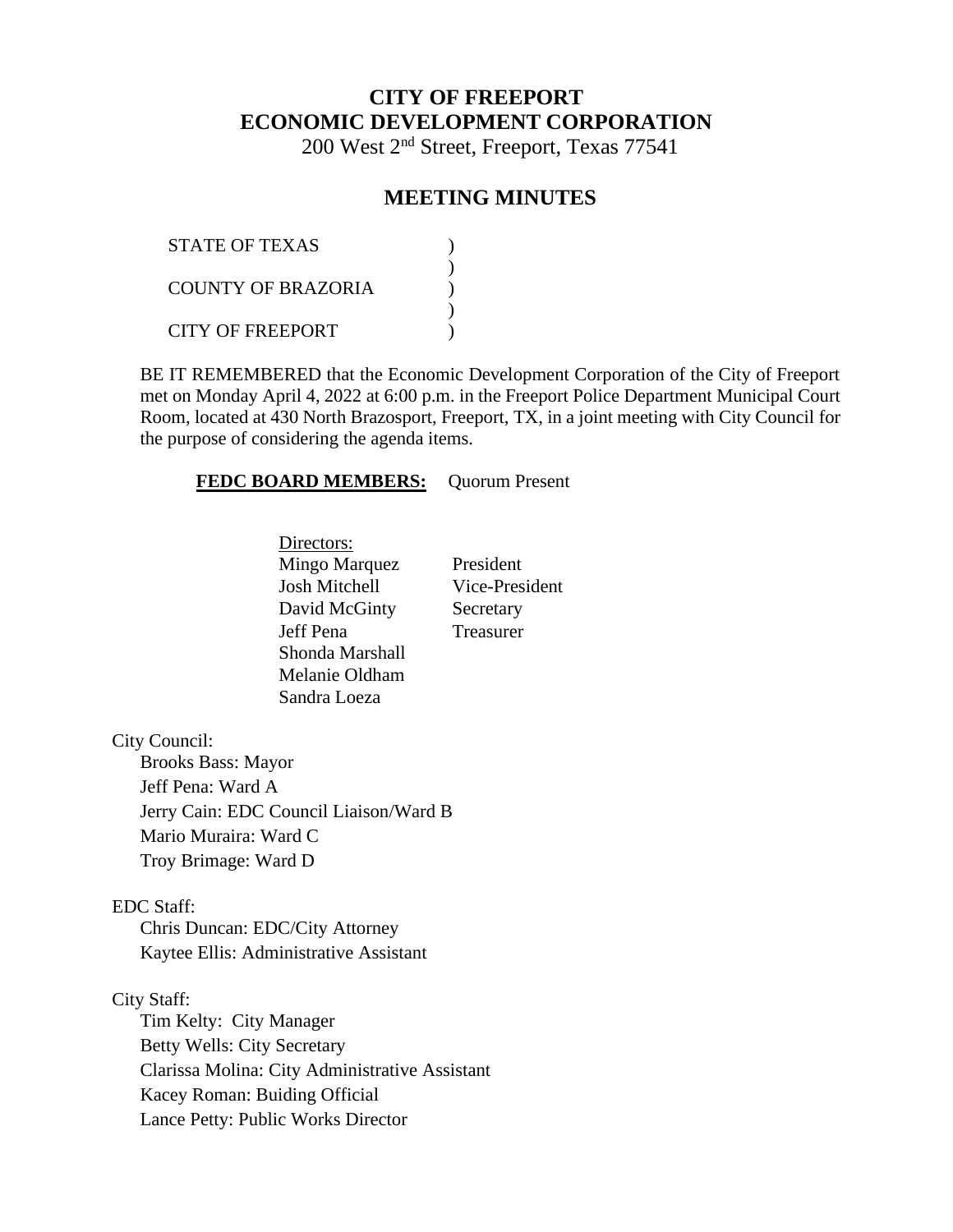LeAnn Strahan: Destinations Director Cathy Ezelle: Finance Director Toby Cohen: Information Technology Ray Garivey: Freeport Police Chief

#### **Visitors in Attendance:**

George Matamoros Patrick Kirk Vincent Kirk Manning Rollerson Bob Casale Stella Casale George Matamoros Kenneth Hayes Dan Croft Sam Reyna Lucy Ware Aaron Ware Con McCleester Diane McCleester Pam Dancey Raul Ramirez Kody Goerdel Wayne Dolcefino

### **I. Call to Order**

Mingo Marquez called the meeting to order at 6:01 PM. A quorum was present.

### **II. Invocation and Pledge**

City Manager Tim Kelty led the invocation and Mayor Brooks Bass led the pledge.

#### **III. Executive Session- Adjourn into Executive Session**

Executive Session Disclosure Statement: The FEDC Board of Directors reserves the right to adjourn into executive session at any time during the course of this meeting to discuss any of the matters listed above, as authorized by the Texas Government Code, Section 551.071 (Consultation with Attorney), 551.072 (Deliberations about Real Property), 551.073 (Deliberations about Gifts and Donations), 551.074 (Personnel Matters), 551.076 (Deliberations about Security Devices) and 551.087 (Economic Development).

It is now 6:36 p.m. and I hereby recess the regular session of the Freeport Economic Development Corporation April 4, 2022 meeting and do hereby convene an executive session, said executive session authorized under the following sections of the Texas Government Code:

#### **In Accordance with the Texas Government Code: Section 551.087 (Economic and Community Development Matters) 551.074**